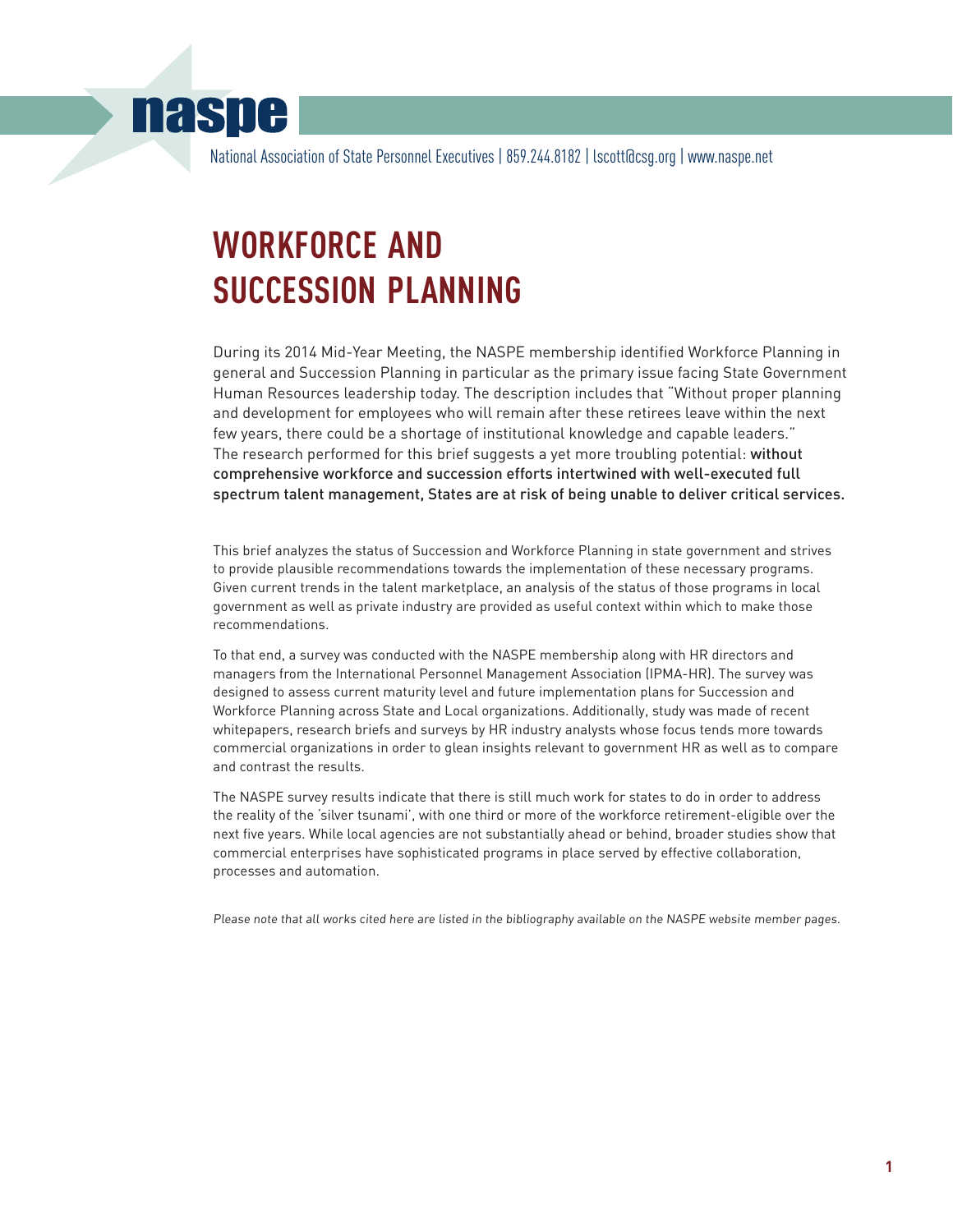## **FACTORS IMPACTING IMPLEMENTATION**

**nasne** 

Building and maintaining an effective Succession Planning and Workforce Planning program is no simple matter. Part of the complexity is inherent in the fact that the two should be considered inextricably linked parts of comprehensive talent management. If they aren't treated as such, critical benefits and efficiencies are lost, making such programs tactical shells of their true strategic potential.

Visier's State of Workforce Analytics and Planning 2014 Survey and other industry analyses discuss typical concerns around implementation of such programs, and NASPE's 2007 whitepaper Guide to Developing Your Agency's Succession Plan identified public-sector-specific challenges to implementing succession planning and offered guidance on overcoming them. While detailed reiteration of those isn't part of this brief, one in particular bears repeating and the paper itself certainly warrants re-reading.

Perhaps the biggest difference between commercial and State succession planning lies in government's need to work within civil service or merit systems, which require equal opportunity for all when identifying leaders. Many States have passed legislation reforming these systems in recent years, but the bulk of them will continue to operate under those constraints for the foreseeable future. NASPE's 2007 guidance in this area is quite as valuable and relevant today as it was then.

An additional point to consider is that the open records laws of some states make all identified successors part of the public record. Besides increasing scrutiny around fairness, this could potentially put successors at risk of unsavory conduct on the part of competitors or those who support them.

Another factor is that many of the highest executive positions are appointed by elected officials. This means that states a) can't plan for their replacements, and b) must work with whoever is placed regardless of their qualifications. This sharpens the need for qualified management under those appointees to ensure the support of experienced, competent teams – and underscores that succession planning needs to happen for all levels of leadership, as retirees aren't just in the executive ranks.

Per the NASPE membership, another of the top five issues facing state government HR today is the need to fill a large amount of vacancies. With institutional knowledge leaving government and a lack of qualified staff to fill the gaps, modern competitive recruiting must be an integral part of succession planning.

To that end, States need to be able to attract and retain younger workers to strengthen their succession bench. This requires engaging candidates and workers who have different employment expectations of than States are used to fulfilling. Those expectations are very different than in the past. Jason Shueh's article posted in Government Technology, Top 5 Things Millennials Consider in Job Searches highlights some critical items 1) the products and services and organization provides, 2) a company culture of rewarding creativity and efficiency, 3) dedication to causes and making a positive impact, 4) a positive office environment blending work/social lives, and 5) diversity and recognition for contributions.

In addition, millennials want promotions much faster than traditional employees. They are well educated but they have a lot of student loans to pay off and are looking for more money, faster. They will jump ship for higher pay if other expectations aren't being met, and they also want more flexibility in their work schedules. Finally, millennials have known technology and social media their entire lives and expect to be able to use any device through a variety of media to accomplish their jobs.

States know that the retirement wave is upon us, and that theirs is a much higher percentage of retirement ready workers than in commercial industry. Nor are Succession and Workforce Planning new concepts to State HR leaders. Lee-Ann Easton, Administrator, Nevada Division of Human Resources summed it up in this way: "States know what needs to be done, we just are not sure how to get there. We can't just appoint or even groom someone into our classified positions; we have to perform comprehensive recruitments so all employees have an opportunity to apply. What we need are ideas on how to perform succession planning effectively."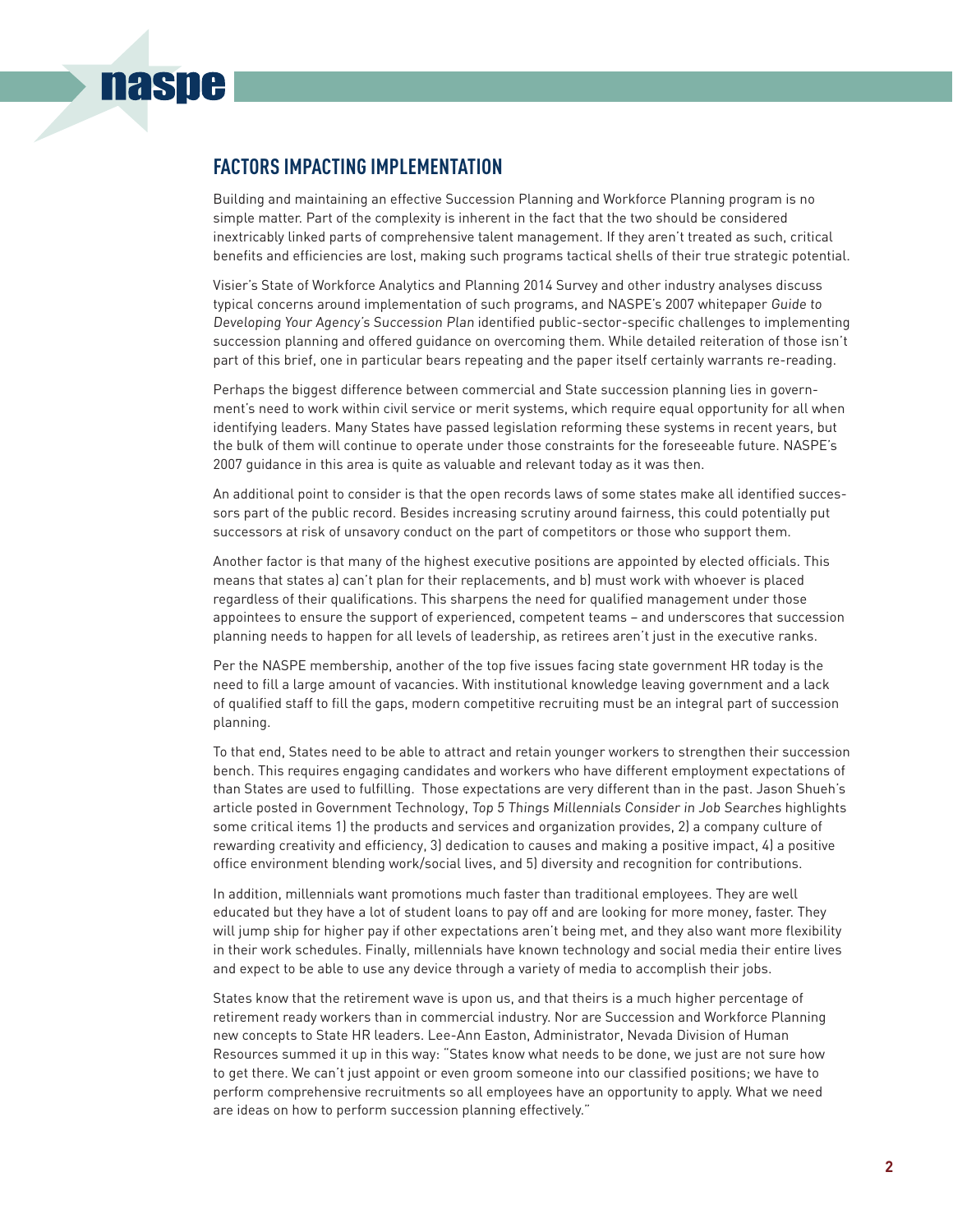## **CURRENT STATE PRACTICES**

**naspe** 

Our survey results present an aggregate picture of how States are faring in Workforce and Succession Planning. State-specific narratives are offered below to illustrate differing maturity levels and plans.

 The Michigan Civil Service Commission (MCSC), among those highlighted in the 2007 NASPE paper, leverages its Performance Management Program to align individual career strategies with departments' leadership needs. An update from the State is that some of the departmental executive leaders have elected not to (or don't have time to) identify key leadership positions. An important new element incorporated into the planning process by MCSC is the provision of annual reports showing employees enrolled in the state's Defined Benefit pension program who are eligible for retirement in one, three and five years. This allows better prioritization of positions upon which management should focus. Additionally, MCSC now offers a broad array of supervisory and soft skills training for those interested in leadership.

Florida is just beginning to address statewide Talent Management. The State began by changing the performance management system to incorporate SMART expectations at operating agencies, and is currently developing business requirements for Succession and Workforce Planning to include in an Invitation to Negotiate for the state's HR Information System (HRIS). Currently, there aren't additional plans for the implementation of succession and workforce planning statewide beyond securing these modules as part of the new HRIS, though individual operating agencies may have initiatives in place.

The State of Nevada has just begun working on succession planning efforts and getting agencies to think about who could step up and fill higher level vacancies. Workforce statistics show that 24% of the State's higher level workforce will be eligible to retire within the next 4 years; 44% within the next eight. In an effort deal with this proactively, the State created its first ever Mid-level Manager's Academy which kicked off in February 2014. It is a six-month blended learning program that includes classroom time, webinars and on-line trainings. The goal is to teach participants how to lead, run an agency, and how to treat employees and empower them to do their jobs while creating a positive working environment. Specific criteria have been developed for admittance, and candidates must be in a mid-level position and be recommended by their boss/director as having the potential to become a leader for tomorrow.

The Commonwealth of PA has deep statistics on workforce trends, the generational makeup of its workforce, retirement projections and much more.

The Commonwealth of Pennsylvania's fairly comprehensive program is detailed in a presentation on the NASPE member site. Pennsylvania has deep statistics on workforce trends, the generational makeup of its workforce, retirement projections and much more. This includes a Retirement Projection Tool that depicts retirement eligibility by agency, organization, and job classification over a four-year period that helps workforce planners predict future workforce shortfalls, identify succession planning and knowledge transfer goals and implement

proactive workforce management practices. The presentation includes valuable innovations and insights into future plans, and should be considered requisite reading for any public agency building succession planning and workforce planning programs.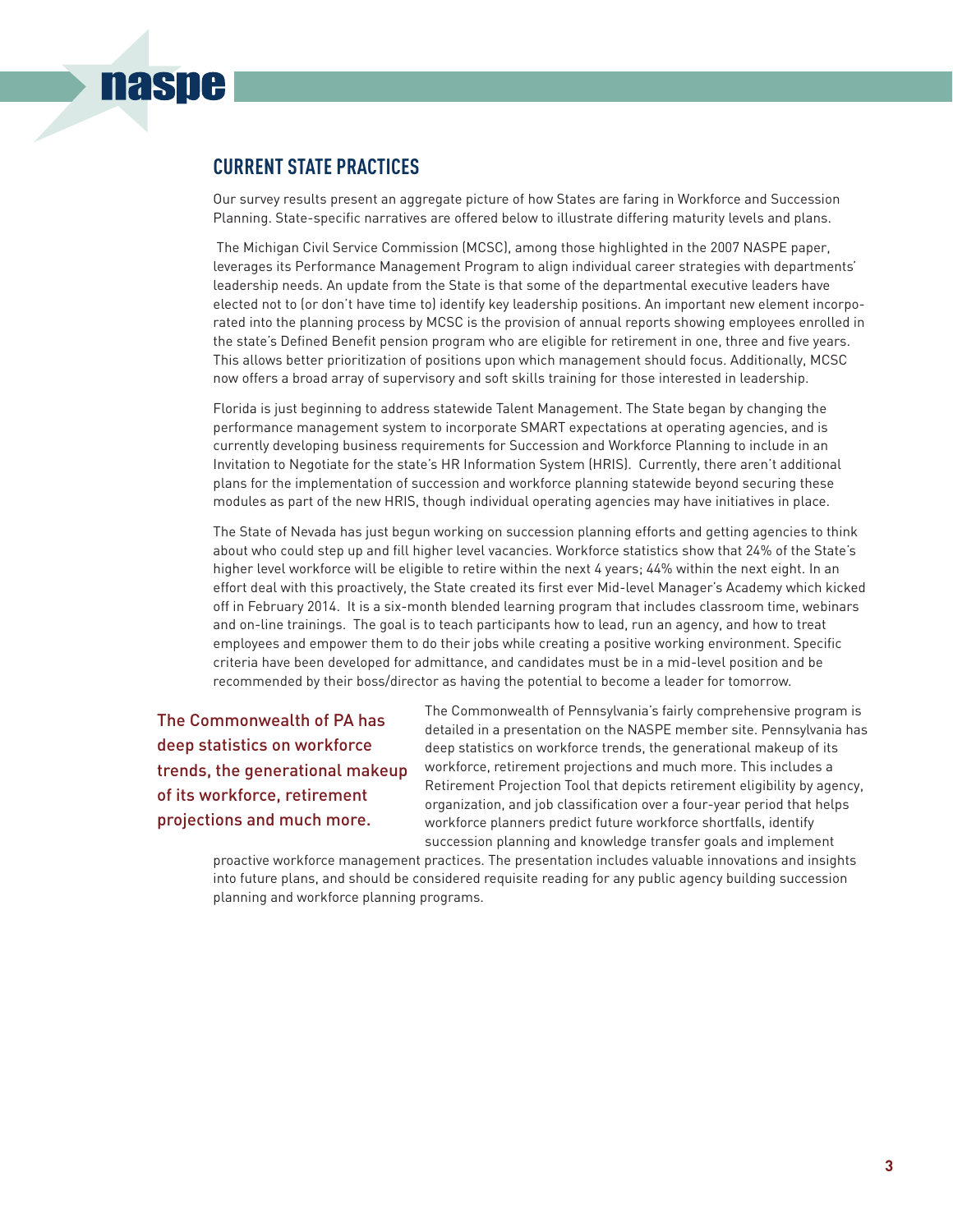## **HIGHLIGHTS AND RECOMMENDATIONS FROM WORKFORCE/ SUCCESSION PLANNING SURVEY OF NASPE AND IPMA**

In a nutshell, survey respondents were asked to rate the maturity of their Succession and Workforce Planning programs across three areas – collaboration, automation, and process - on a 5 point scale. The most relevant factors are summarized below; complete content and more comprehensive results are beyond the scope of an issue brief and are included for reference on the NASPE membership website. Please note that IPMA responses are labeled local, as most were from local governments.

### **I. SUCCESSION PLANNING**

#### **a. COLLABORATION**

**nasne** 

- i. 33% of states and 36% of local agencies reported that communication and coordination is poor and/or ad hoc at best.
- ii. 38% of the states and 43% of local agencies reported that communication is managed and includes some decision-making.
- iii. 19% of the states but only 1% of local agencies reported an extremely high level of maturity based on their ability to creatively adapt to their internal and external environment.

Spot Recommendation: States that haven't yet done so should establish a governance structure around Succession Planning programs to clarify shared decision making and accountability.

|           |              | <b>Succession Planning</b>          |       |        |           |                                  | <b>Succession Planning</b> |     |        |  |
|-----------|--------------|-------------------------------------|-------|--------|-----------|----------------------------------|----------------------------|-----|--------|--|
|           | <b>NASPE</b> |                                     | Local |        |           |                                  | <b>NASPE</b>               |     | Local  |  |
|           | #            | %                                   | #     | %      |           | #                                | %                          | #   | %      |  |
|           |              | <b>Area of Focus: Collaboration</b> |       |        |           | <b>Area of Focus: Automation</b> |                            |     |        |  |
| Phase I   |              | 33.33%                              | 56    | 35.67% | Phase I   | 8                                | 47.06%                     | 81  | 53.29% |  |
| Phase II  | 8            | 38.10%                              | 67    | 42.68% | Phase II  | 8                                | 47.06%                     | 44  | 28.95% |  |
| Phase III |              | 4.76%                               | 28    | 17.83% | Phase III |                                  | 5.88%                      | 22  | 14.47% |  |
| Phase IV  |              | 4.76%                               | 4     | 2.55%  | Phase IV  |                                  | 0.00%                      | 4   | 2.63%  |  |
| Phase V   | 4            | 19.05%                              | 2     | 1.27%  | Phase V   | $\Omega$                         | 0.00%                      | 1   | 0.66%  |  |
| total     | 21           |                                     | 157   |        | total     | 17                               |                            | 152 |        |  |

#### **b. AUTOMATION**

- i. 47% of states and 53% of local governments have not automated their SP process.
- ii. 47% of the states and 29% of local agencies report siloed automation with no central infrastructure.
- iii. Only 6% of the states, but 14% of local governments responding to this survey report having central automated processes.

Spot Recommendation: With continuous budget and staffing attrition in State government, automation is perhaps the single most effective tool for remaining effective, given that communication and processes are also attended to. Succession planning is an area that begs both line agency and centralized visibility. The overwhelming majority of survey respondents in both groups who have not automated their succession planning process, should begin vendor conversations to understand what is possible, then move to requirements definition to identify the best way(s) to bring automation to your succession planning efforts. Agreeing on a standardized process would be a good first step.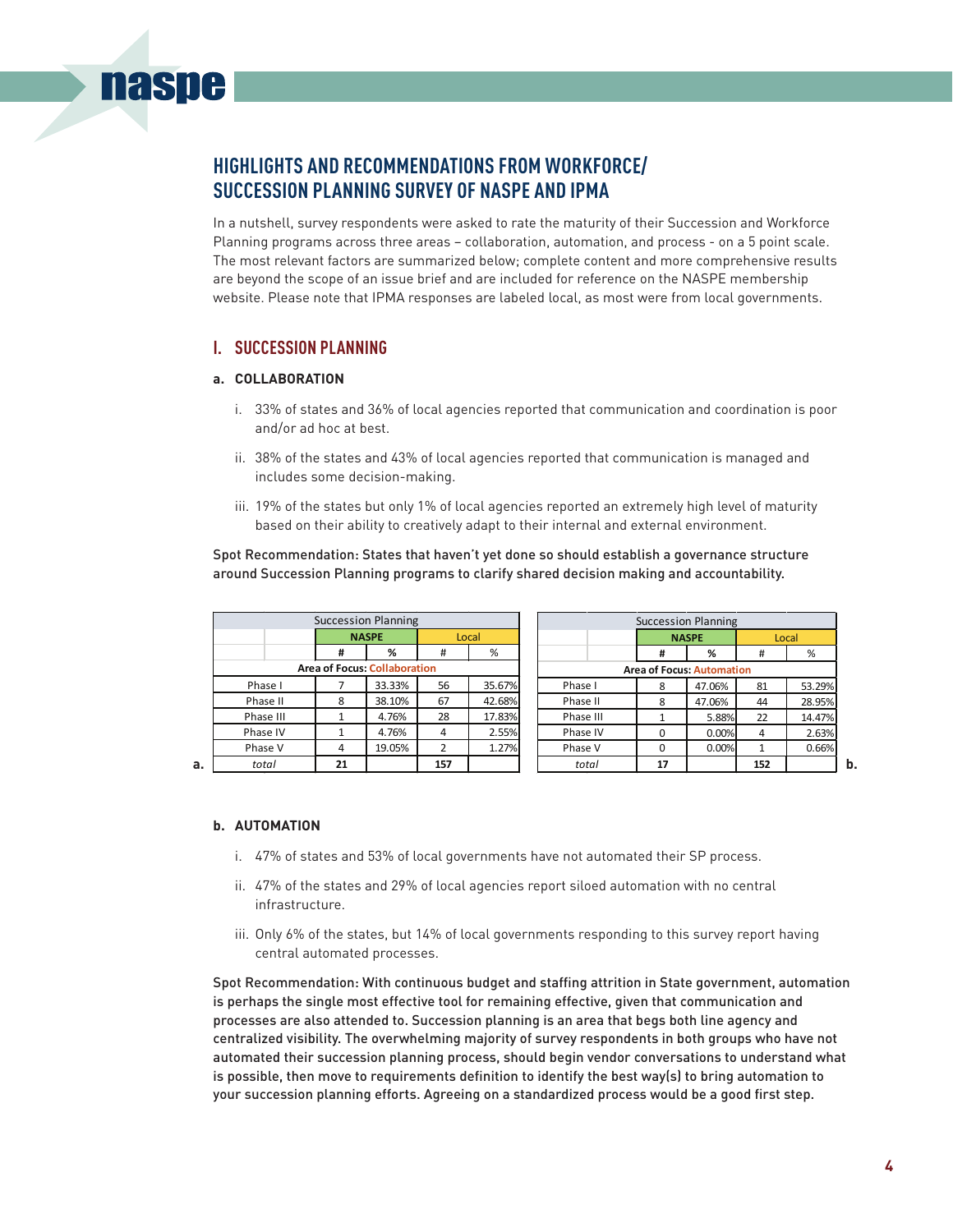#### **c. PROCESS**

**naspe** 

- i. 50% of the state agencies and 35% of local agencies surveyed report unpredictable, or uncontrolled, or reactive processes.
- ii. 31% of the states and 43% of locals describe their SP process as managed but not standardized.
- iii. 19% of the states and 18% of the local agencies responding to this survey have standardized their succession planning process state-wide.
- iv. Though a small number of local agencies did so, the total organizations that identified high levels of process maturity is disturbingly low.

Spot Recommendation: This area of the survey identifies a high risk for States. A concerted effort to standardize succession planning processes across your state agencies should be made to help ensure multi-level visibility into workforce gaps and facilitate decision making. For the few of those that have standardized processes, they should seek now to create visibility and predictability for their succession planning process and performance through improved communication and automation.

| <b>Succession Planning</b>    |    |              |       |        |  |  |  |  |  |
|-------------------------------|----|--------------|-------|--------|--|--|--|--|--|
|                               |    | <b>NASPE</b> | Local |        |  |  |  |  |  |
|                               | #  | %            | #     | %      |  |  |  |  |  |
| <b>Area of Focus: Process</b> |    |              |       |        |  |  |  |  |  |
| Phase I                       | 8  | 50.00%       | 54    | 34.84% |  |  |  |  |  |
| Phase II                      | 5  | 31.25%       | 67    | 43.23% |  |  |  |  |  |
| Phase III                     | 3  | 18.75%       | 28    | 18.06% |  |  |  |  |  |
| Phase IV                      | 0  | 0.00%        | 5     | 3.23%  |  |  |  |  |  |
| Phase V                       | 0  | 0.00%        |       | 0.65%  |  |  |  |  |  |
| total                         | 16 |              | 155   |        |  |  |  |  |  |

**c.**

### **II. WORKFORCE PLANNING**

#### **a. COLLABORATION**

- i. 50% of states and 22% of local governments reported that communication and coordination is poor and or ad hoc at best.
- ii. 8% of the states and 44% of local agencies reported that communication is managed and includes some decision-making.
- iii. 8% of the states and only 2% of locals reported an extremely high level of maturity based on their ability to creatively adapt to their internal and external environment.

Spot Recommendation: This area shows the largest disparity between State and Local governments, which may represent an opportunity to learn from the larger locals in your State. In any case, States need to establish a governance structure regarding workforce planning to clarify shared decision making and accountability. For those states that have done so already, they should continue to move toward more shared decision making and accountability in collaborating across the state enterprise.

|           |                                     | <b>WorkForce Planning</b> | Local<br>%<br>%<br>#<br>21.59%<br>38<br>43.75%<br>8.00%<br>77 |        |  |  |  |  |  |  |
|-----------|-------------------------------------|---------------------------|---------------------------------------------------------------|--------|--|--|--|--|--|--|
|           |                                     | <b>NASPE</b>              |                                                               |        |  |  |  |  |  |  |
|           | #                                   |                           |                                                               |        |  |  |  |  |  |  |
|           | <b>Area of Focus: Collaboration</b> |                           |                                                               |        |  |  |  |  |  |  |
| Phase I   | 6                                   | 50.00%                    |                                                               |        |  |  |  |  |  |  |
| Phase II  |                                     |                           |                                                               |        |  |  |  |  |  |  |
| Phase III |                                     | 16.00%                    | 42                                                            | 23.86% |  |  |  |  |  |  |
| Phase IV  | 2                                   | 16.00%                    | 14                                                            | 7.85%  |  |  |  |  |  |  |
| Phase V   |                                     | 8.00%                     | 5                                                             | 2.40%  |  |  |  |  |  |  |
| total     | 12                                  |                           | 176                                                           |        |  |  |  |  |  |  |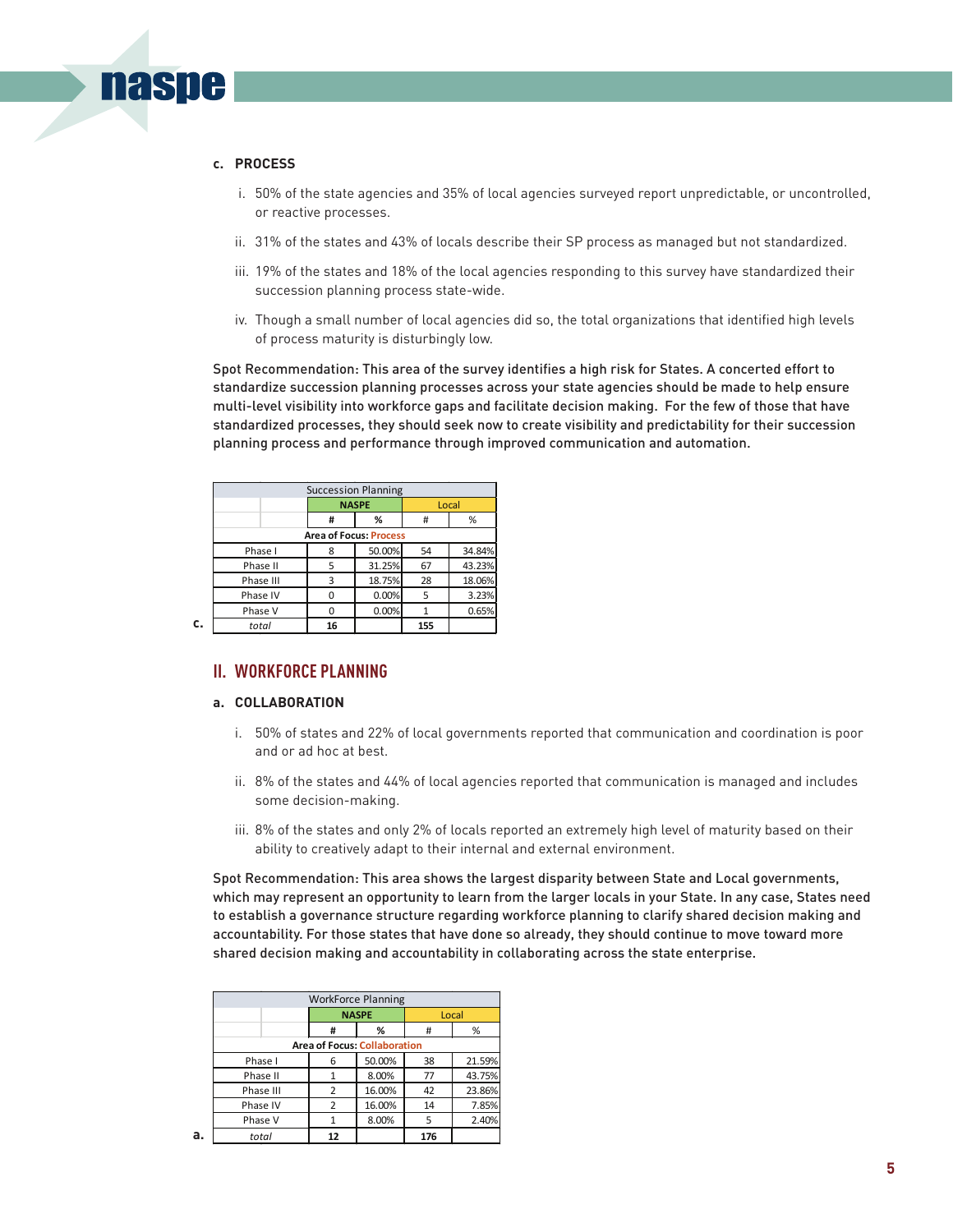

**naspe** 

- i. 47% of states and 37% of locals have not automated their WFP process.
- ii. 32% of the states and the same percentage of local agencies report siloed automation with no central infrastructure.
- iii. 21% of the states and 25% of local agencies responding to this survey report having central automated processes.

Spot Recommendation: Without automation, understanding the workforce and making decisions at the organizational level will be impossible. States should plan and begin to identify the best way(s) to automate their workforce planning processes. Again, agreeing on a standardized process first would be a good first step.

|                                  |          | <b>WorkForce Planning</b> |     |                       |  |                               | <b>WorkForce Planning</b> |        |     |        |  |
|----------------------------------|----------|---------------------------|-----|-----------------------|--|-------------------------------|---------------------------|--------|-----|--------|--|
|                                  |          | <b>NASPE</b>              |     | <b>NASPE</b><br>Local |  |                               | Local                     |        |     |        |  |
|                                  | #        | %                         | #   | %                     |  |                               | #                         | %      | #   | %      |  |
| <b>Area of Focus: Automation</b> |          |                           |     |                       |  | <b>Area of Focus: Process</b> |                           |        |     |        |  |
| Phase I                          | 9        | 47.37%                    | 61  | 36.53%                |  | Phase I                       |                           | 35.00% | 34  | 19.88% |  |
| Phase II                         | 6        | 31.58%                    | 54  | 32.34%                |  | Phase II                      |                           | 35.00% | 76  | 44.44% |  |
| Phase III                        | 4        | 21.05%                    | 41  | 24.55%                |  | Phase III                     | 6                         | 30.00% | 44  | 25.73% |  |
| Phase IV                         | O        | 0.00%                     | 9   | 5.39%                 |  | Phase IV                      | $\Omega$                  | 0.00%  | 14  | 8.18%  |  |
| Phase V                          | $\Omega$ | 0.00%                     | 2   | 1.20%                 |  | Phase V                       | $\Omega$                  | 0.00%  | 3   | 1.75%  |  |
| total                            | 19       |                           | 167 |                       |  | total                         | 20                        |        | 171 |        |  |

#### **c. PROCESS**

- i. 35% of the states and 20% of local agencies surveyed report unpredictable, or uncontrolled, or reactive processes.
- ii. 35% of the states and 44% of the local governments describe their WFP process as managed but not standardized.
- iii. 30% of the states and 18% of locals responding to this survey have standardized their workforce planning process state-wide.
- iv. No States, but a small number of local governments indicate a high level of maturity in the workforce planning processes.

Spot Recommendation: Stable business processes are the foundation upon which effective programs must be built. Standardization is necessary to ensure clear understanding across the enterprise. To this end, States who have not done so should initiate concerted efforts to build standardized WFP processes across state agencies. For the few of those that have standardized processes, seek now to create visibility and predictability on your workforce planning process and performance through communication and automation.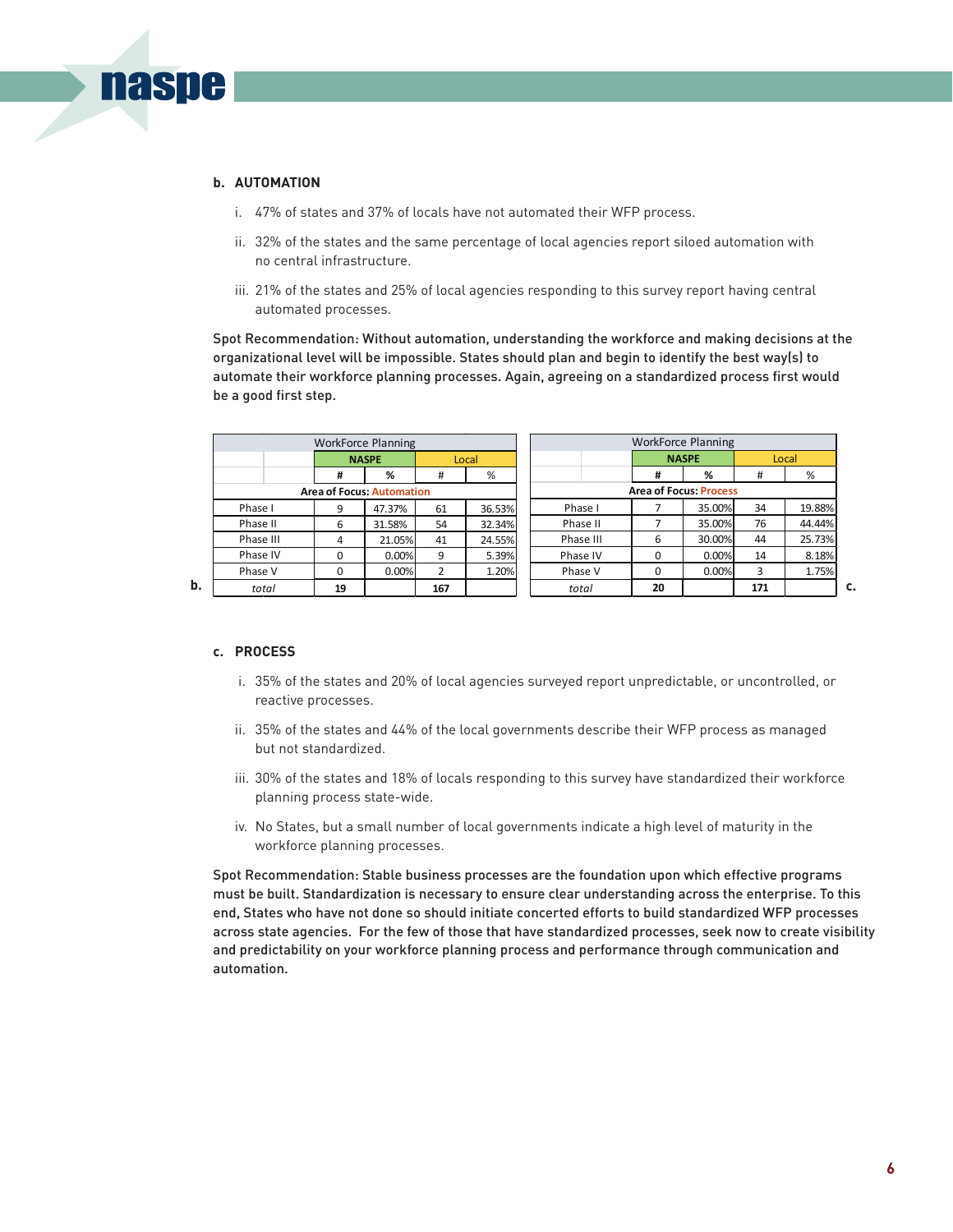

## **COMPARISON WITH COMMERCIAL INDUSTRY**

While there is not a mirror image of the NASPE/IPMA-HR survey conducted amongst commercial entities, there are many related analyses and papers. From a very broad view, commercial enterprises as a whole do appear to be years ahead of State government in terms of their current programs.



Further, indications are that the private sector is more focused on moving to the next level, based on the stated intent to adopt automation.

As shown above, 44% of the CedarCrestone respondents either have succession planning technology in place or have it budgeted for last year (this metric was not found in this year's survey), whereas only 6% of States have automation today (as reported earlier) and approximately 50% 'plan to pursue further phases' with regard to automation. Typical State procurement processes put budgeting and acquisition a minimum of two to three years into the future.



CedarCrestone's 2013-2014 HR Systems Survey Whitepaper shows the adoption rate for Talent Management technology (of which Succession Planning is considered part) in Public Administration to be 11% below the average. There is some small consolation in the fact that it also shows governments to be in parity with the average for Workforce Analytics and Planning. Also specific to Workforce Planning, Visier's report shows that 52% of their respondents (only 5% of which self-identified as government) plan to increase investment in workforce planning over the next 12 months.

In Aberdeen's HCM (Human Capital Management) Trends 2014, a reference shows that for best-in-class organizations, 73% of key roles have one or more ready and willing successor. We believe it is safe to extrapolate that State governments in general are far behind in this regard.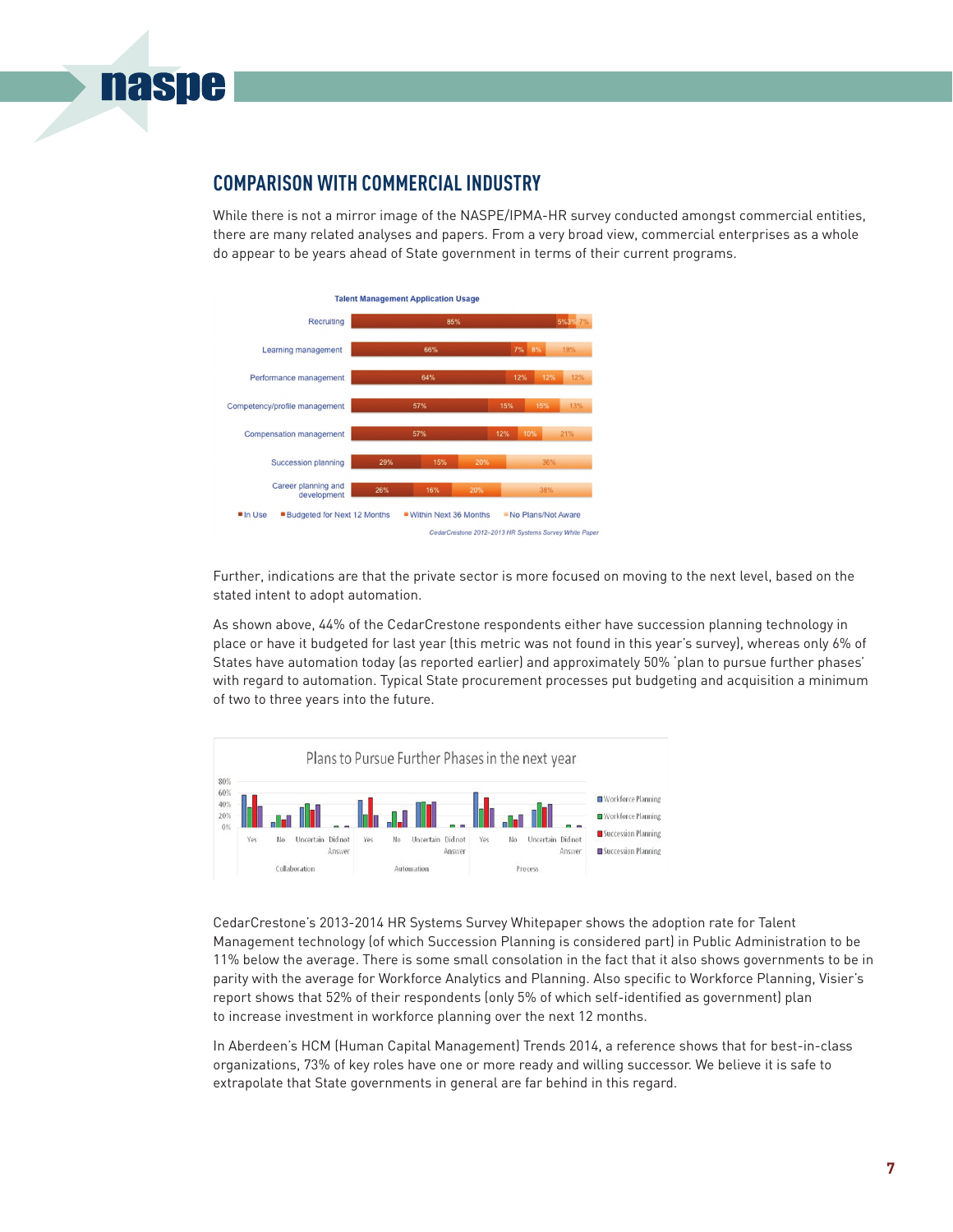Why are these comparisons important? The CedarCrestone whitepaper sums it up nicely:

"Simply put, Top Performers have more HR technologies in place today than others, and more are planning to increase spending … in the coming year. Our research shows that having more technologies in place is correlated with improvement in HR cost efficiency, which in turn correlates with increased alignment between HR and business goals. Invest in more HR technologies to not be left behind!"

The crux of the matter is that, like always, States will be competing with local governments and commercial industry for talent. Today the pool of available talent, much less skilled talent, is rapidly shrinking. With the dichotomy between government and commercial pay scales, states must find ways to leverage technology and trends for more level competition.

Without qualified managers succeeding, the quality of management will suffer. This in turn impacts employee engagement, exacerbating voluntary termination and turnover. Considering the time to select, onboard and train new hires to the point of productivity, poor talent management puts organizations at risk for being unable to deliver critical services.

## **SUMMARY AND RECOMMENDATIONS**

**naspe** 

A reduction in the workforce compounds the problem for those who are left behind. Now is the time to act before citizen services begin to suffer the consequences. States that haven't already done so should consider creating executive level committees to analyze and address the issues as a whole. The committees should be empowered to examine and redefine current processes to meet today's demands and should carefully determine how technology can assist with workforce and succession planning.

The issue brief team has provided spot recommendations along these lines in the survey analysis above, and offers additional suggestions at the end of this section. In addition, the commercially focused papers referenced herein include insights and recommendations that are meaningful for states. A selection of those is provided here, and the full content of these analyses are provided via links in the bibliography.

From Aberdeen: "Increasingly, organizations turn to strategies that involve developing business leaders as talent leaders, making them the critical connective tissue between talent strategy and business execution." And "… the two most commonly cited strategies [are]: aligning HCM strategy with the business and identifying gaps in the workforce. When the people with the greatest visibility … front-line leaders – are empowered as talent leaders, they can help solve both of these problems … If one thing is clear about the challenges that [HR] executives face in 2014, it's that they can't do it by themselves."

From CedarCrestone: "On average, 64% of employees at Top Performers are directly accessing HR technologies, compared to just 55% at other companies. Even more importantly, managers are more likely to have direct access to the workforce data they need for decision making, in real time with integrated data from multiple sources. At Top Performers, 28% of managers have direct access to HR data through business intelligence tools vs. 18% at other companies."

Visier identifies the lack of perceived value for workforce planning as the primary barrier to successful implementation, stating "… a need for HR to educate the business on the value of workforce planning."

This last is a common theme that should resonate with government: educating the business on the necessity for succession and workforce planning, and collaborating with them to ensure their engagement in the development of processes and the selection, deployment, and usage of Talent Management automation.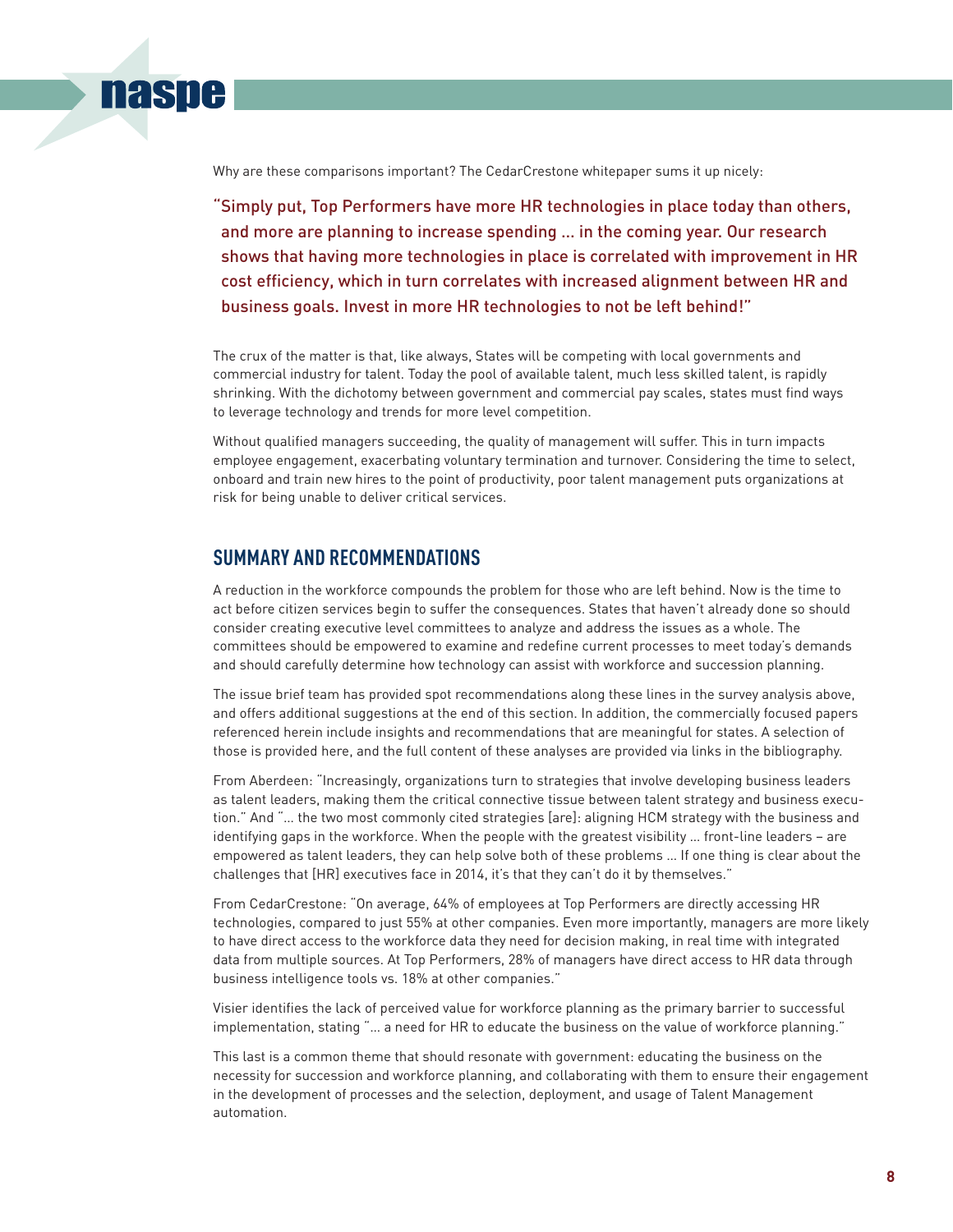# naspe

Part of the answer to funding these programs lies in spreading the workload to existing leaders, managers and employees, which will require an early investment in education and communication. Beyond this, funding sources will vary from state to state, and the best resource is probably your peers, including those in large nearby local governments. However, the first step has to be identifying what needs to be done and developing accurate estimates for what the costs should be.

This should be contrasted with the costs of an ineffective program which are highlighted by the American Society for Public Administration article Workforce and Succession Planning in Government. The article provides some statistics to consider on the costs of bad hires, inadequate training or inappropriate placements.

One major issue identified earlier is retooling the current culture to be better prepared for the new millennial work force. So what does this mean for state HR? It means that definition and development of your workforce and succession plans must first account for the latest information on the workforce entering the market.

Fortunately, there are things States can do to attract and retain millennials: Implement new and creative processes to ensure government success in recruiting and retaining staff. 7 Surprising Ways to Motivate Millennial Workers suggests considering adding in-between steps or even titles for quicker promotions, and allowing workers to perform community service on company time. Adopt flexible work schedules (if you haven't already) and enable work on different devices (not just on the computer in the office). Other advice includes providing professional development and regular candidate and employee communication regarding the benefits you offer over potentially higher-paying jobs. Finally, provide regular feedback and recognition which can be facilitated by adopting corporate social networking.

CedarCrestone (2014) underscores the last point: "Social- and mobile-enabled processes get employees and managers using the technologies at higher adoption levels … [which] results in improved employee engagement, which yields value to the employees and the organization."

The millennial-attraction strategy of prioritizing community service can be a problem for governments who often can't utilize public funds for charity. However, this is a potentially powerful tool for states: positioning the employee as part of the solution. Per Forbes, explain the vision and mission of the organization, and help them understand the importance of their role in improving state government.

HR leaders must do something now before the problem becomes catastrophic. Leaders in state government must rethink and develop new creative processes to recruit and retain the new workforce. These things cannot be done by one HR director or even by the entire HR team on its own. It is critical to get an executive leadership team, even the Governor and legislators, on board to help promote the new way of managing talent from recruitment to performance evaluation and development. The plan must also consider how to adapt the existing culture to the new multi-generational workforce. Make sure existing staff and new employees benefit from the changes, and train existing staff to understand why the changes are essential to the state's success finding and keeping scarce, skilled employees.

The final recommendation of this issue brief is the creation of a NASPE-wide communication mechanism, which could be as simple as a monthly or quarterly conference call to share best practices, current challenges, funding approaches and the like.